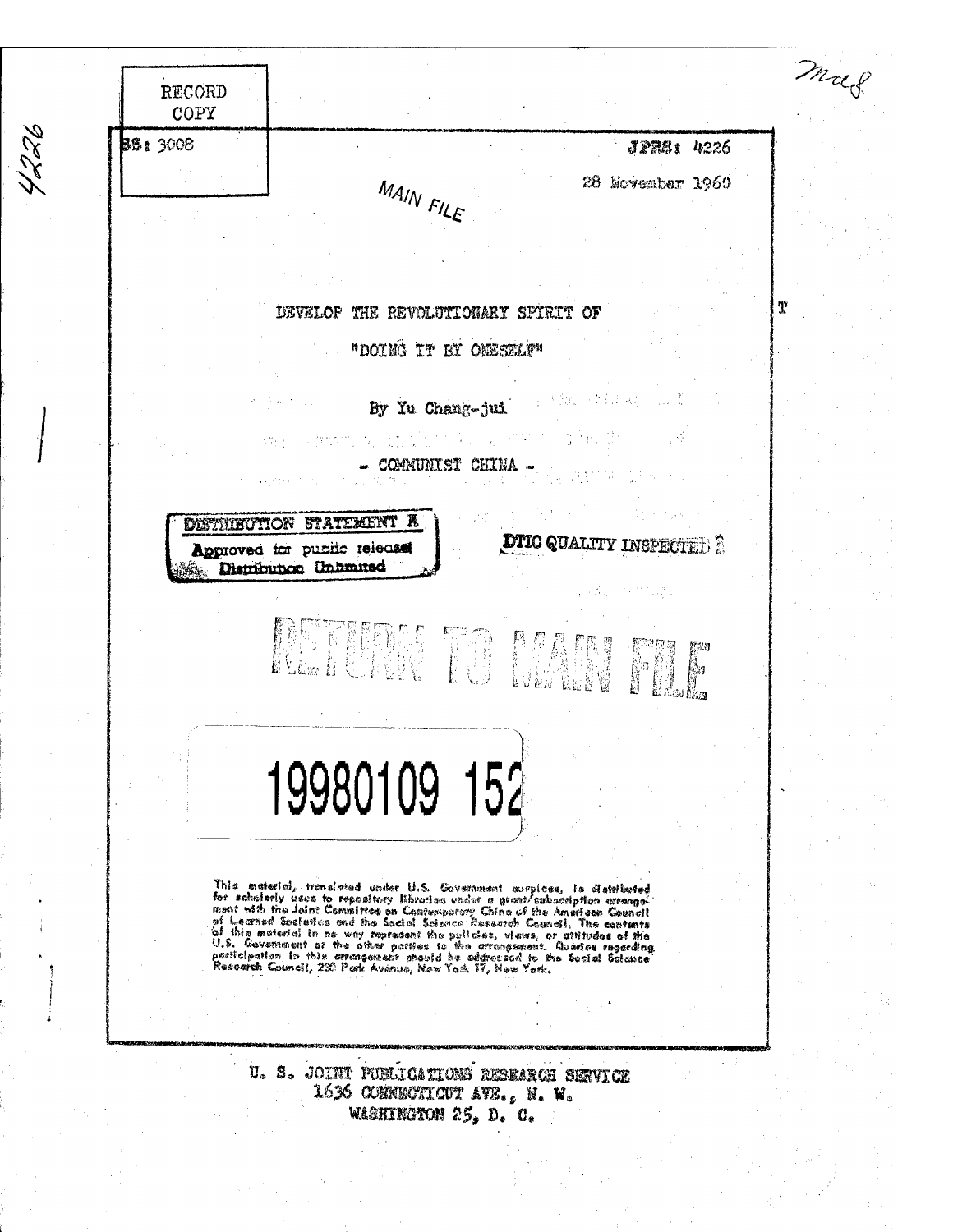# FOREWORD

This publication was prepared under contract by the UNITED STATES JOINT PUBLICATIONS RE-SEARCH SERVICE, a federal government organization established to service the translation and research needs of the various government departments.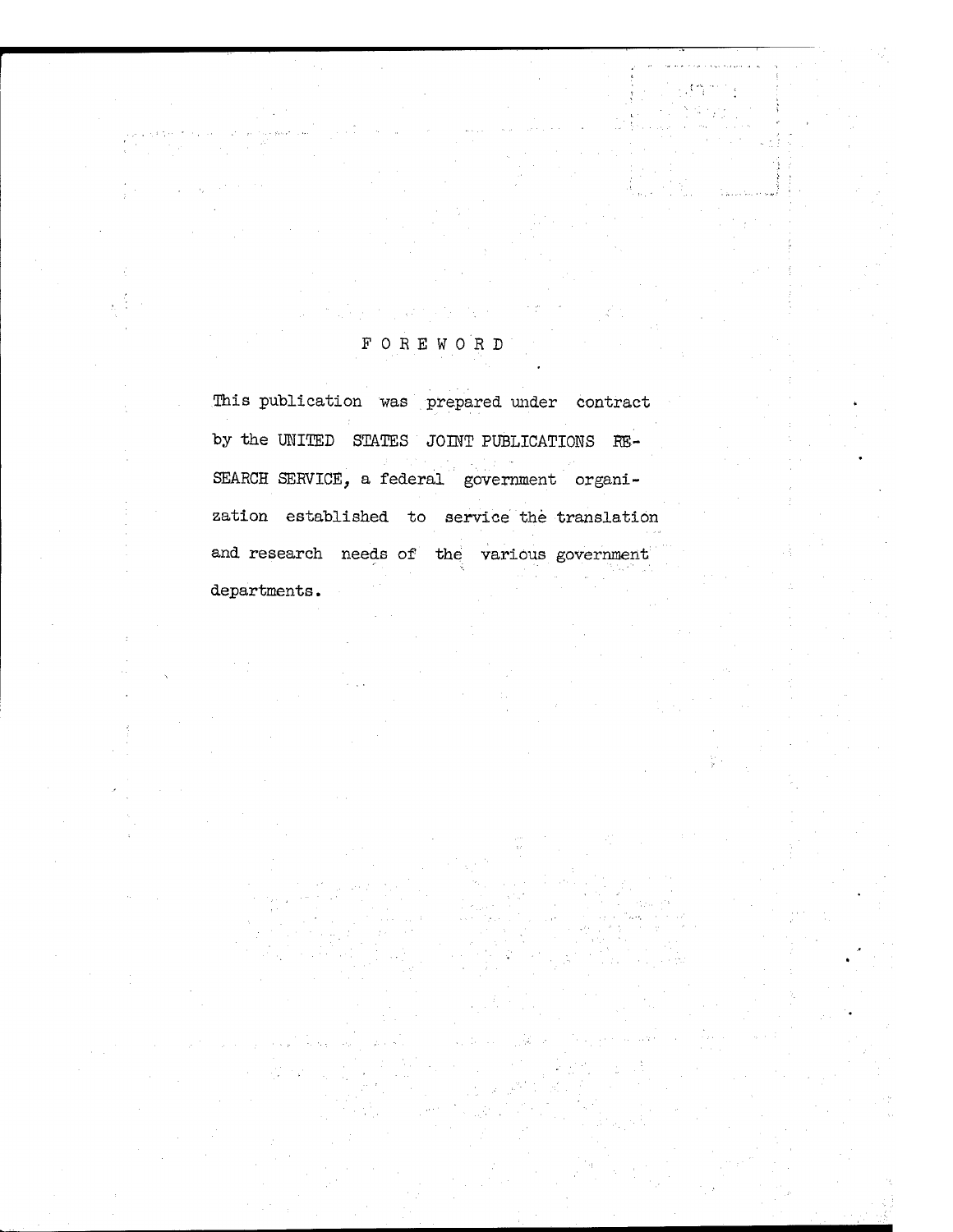#### SUBSCRIBING REPOSITORIES

University of Arizona Tucson, Arizona

University of British Columbia Vancouver 8, Canada ng Pina

State Paper Room British Museum London, W.C. 1, England

Center for Chinese Studies University of California Berkeley *k,* California

University of California Berkeley *k,* California

Government Publications Room University of California Los Angeles *2k,* California

University of Chicago Library Chicago 37, Illinois

Librarian, East Asiatic Library Columbia University New York 27, New York

-Wason Collection Cornell University Library . Ithaca, New York

Council on Foreign Relations 58 East 68th Street New York 21, New York

Duke University Library Durham, North Carolina

The Fletcher School of Law and Diplomacy Tufts University Medford, Massachusetts

Harvard College Library Cambridge 38, Massachusetts

Center for East Asian Studies Harvard University 16 Dunster Street Cambridge 38, Massachusetts

Harvard-Yenching Institute Cambridge 38, Massachusetts

University of Hawaii Honolulu *lk}* Hawaii

The Hoover Institution Stanford, California

University of Illinois Library Urbana, Illinois

Indiana University Library Bloomington, Indiana

State University of Iowa Library Iowa City, Iowa

Director, East Asian Institute Columbia University 433 West 117th Street New York 27, N. Y. in tê bi gundê bi

University of San Francisco San Francisco 17, California

Librarian, School of Oriental and African Studies University of London London, W.C. 1, England

Institute for Asian Studies Marquette University Milwaukee 3, Wisconsin

University of Michigan Library Ann Arbor, Michigan

Michigan State University Library East Lansing, Michigan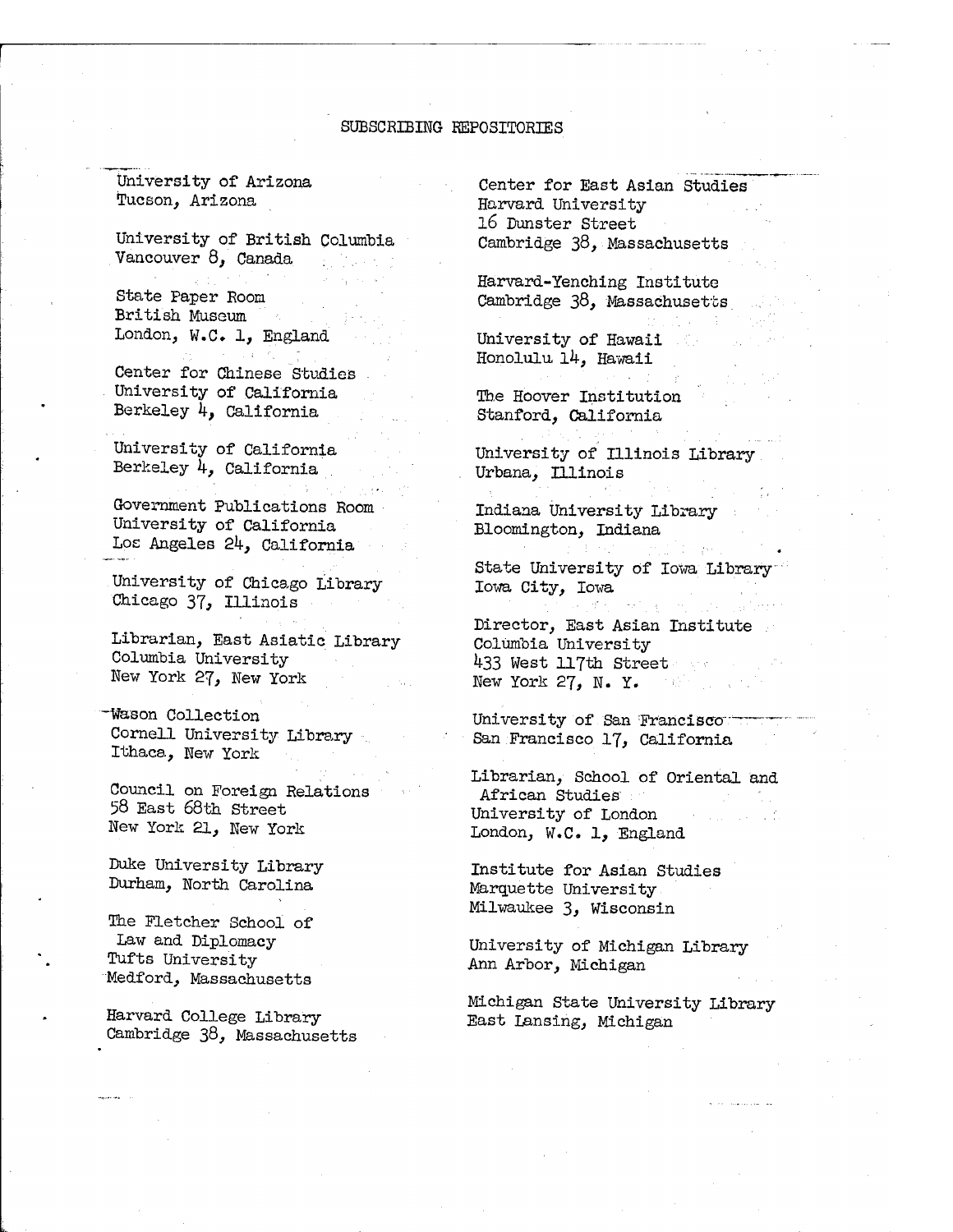**Continued** 

University of Minnesota Library-Minneapolis 14, Minnesota

Service States

Ohio State University Libraries I858 Weil Avenue Columbus 10, Ohio

University of Oregon Library Eugene, Oregon

Pennsylvania Military College Chester, Pennsylvania

University of Pittsburgh Library Pittsburgh 13, Penna.

. Princeton University Library Princeton, New Jersey

Purdue University Libraries Lafayette, Indiana

University Of Rochester Rochester 20, New York

Institute of Asian Studies St. John's University Graduate School

> 그렇게 그리고 있어요? 아이  $\label{eq:2.1} \frac{1}{2} \left( \frac{1}{2} \left( \frac{1}{2} \right) \frac{1}{2} \left( \frac{1}{2} \right) \right) \left( \frac{1}{2} \left( \frac{1}{2} \right) \right) \left( \frac{1}{2} \left( \frac{1}{2} \right) \right) \left( \frac{1}{2} \right) \left( \frac{1}{2} \right) \left( \frac{1}{2} \right) \left( \frac{1}{2} \right) \left( \frac{1}{2} \right) \left( \frac{1}{2} \right) \left( \frac{1}{2} \right) \left( \frac{1}{2} \right) \left$

t de la servició de la

 $\mathcal{L}_{\text{max}} = \mathcal{L}_{\text{max}} \left( \mathcal{L}_{\text{max}} \right)$ 

McKLssick Memorial Library University of South Carolina Columbia 1, South Carolina **2010年6月1日 (1月1日) 学校** 

Seton Hall University University College South Orange, New Jersey

University of Southern Calif. Library **Executive Communication** Los Angeles 7, California

University of Texas Library Austin 12, Texas and the set

Alderman Library University of Virginia Charlottesville, Virginia

par Eastern Library University of Washington Seattle 5, Washington...

Yale University Library New Haven, Connecticut

Asia Library University of Michigan Ann Arbor, Michigan

Research Institute, Sino-Soviet Bloc P.O. Box 352I Washington 7, D. C.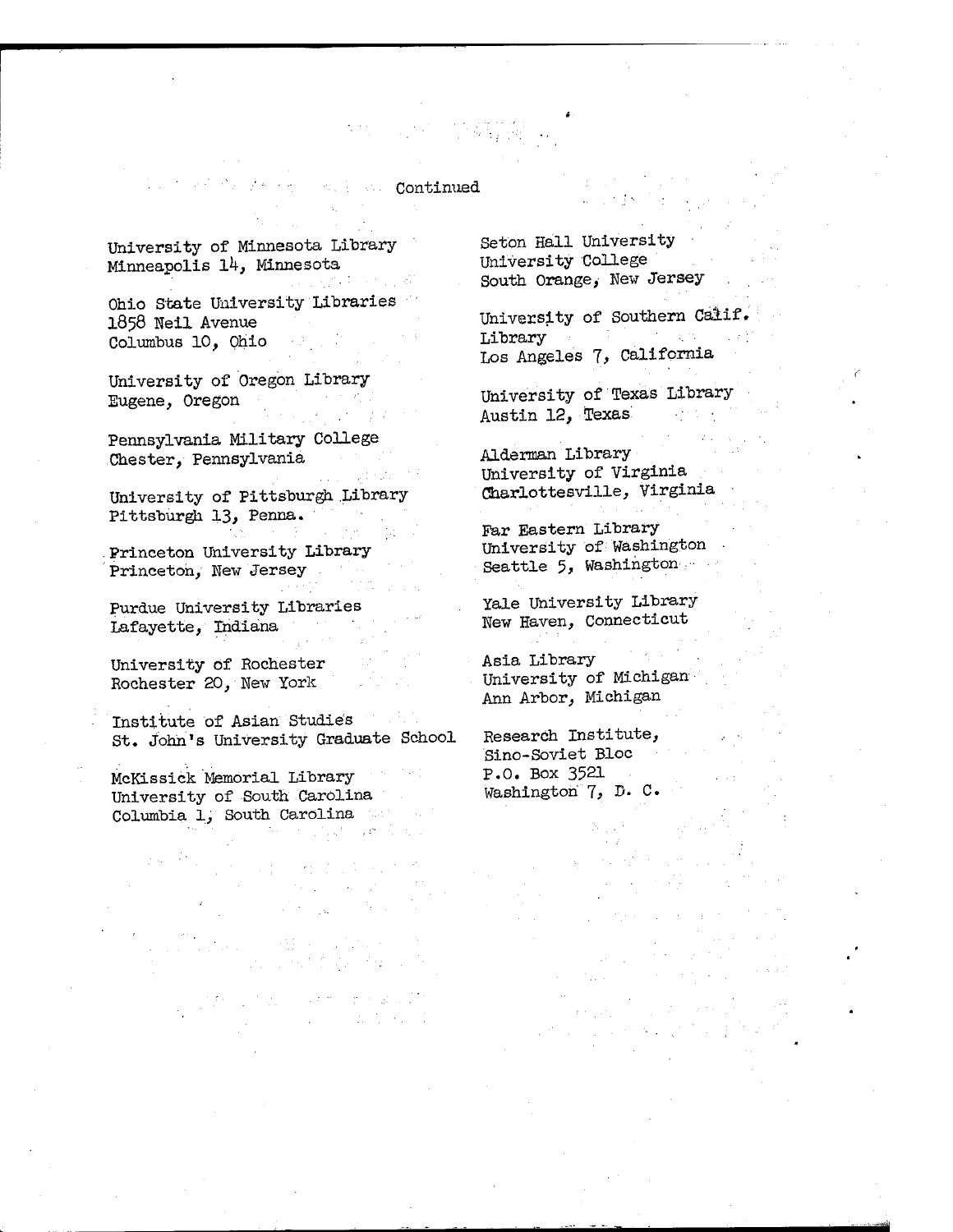JPRS: 4226

### CSO: 116Ö-S

## DEVELOP THE REVOLUTIONARY SPIRIT OF "DOING IT BY ONESELF"

#### -.COMMUNIST CHINA -

 $[$  Following is the translation of an article by Yu Chang-jui, in Jenemin Jihupao, Peiping, 27 September I960.J

"Doing it by oneself" and "abundant clothing and food" are the mottos proposed by Comrade Mao Tse-tung for the big production movement during the war against the Japanese. These words possess the most profound political and economic significance. They exemplify the revolutionary aspirations and spirit of the proletariat.

During the anti-Japanese war, the large-scale production movement of "doing it by oneself" was launched in  $1941$ among the Party and political workers, and among the military and the civilians. This permitted the Shensi-Kansu-Ninghsia border regions and the various liberated areas in the rear of the enemy to reach the goals of "overcoming difficulties" and "abundant clothing and food," consolidated the liberated areas, laid the material foundation for the victory of the anti-Japanese war and the subsequent Chinese people's revolution, accumulated leadership experience for the subsequent economic construction, and fully displayed the great revolutionary significance of "doing it by oneself."

"Doing it by oneself" means to get on one's two feet by one's own efforts and to exert oneself to become strong. It is a work method and also an expression of revolutionary aspirations. Our revolution and reconstruction should do as much as possible to win foreign aid. We needed this kind of aid in the past, and we need it now and in the future. However, we are a nation of a population of over 600 million. If.we want to do a good job of building our country, we cannot rely solely on assistance from others, but must rely on "doing it by oneself."

Comrade Mao Tse-tung once pointed out, "We are for standing on our own two feet by our own efforts. We hope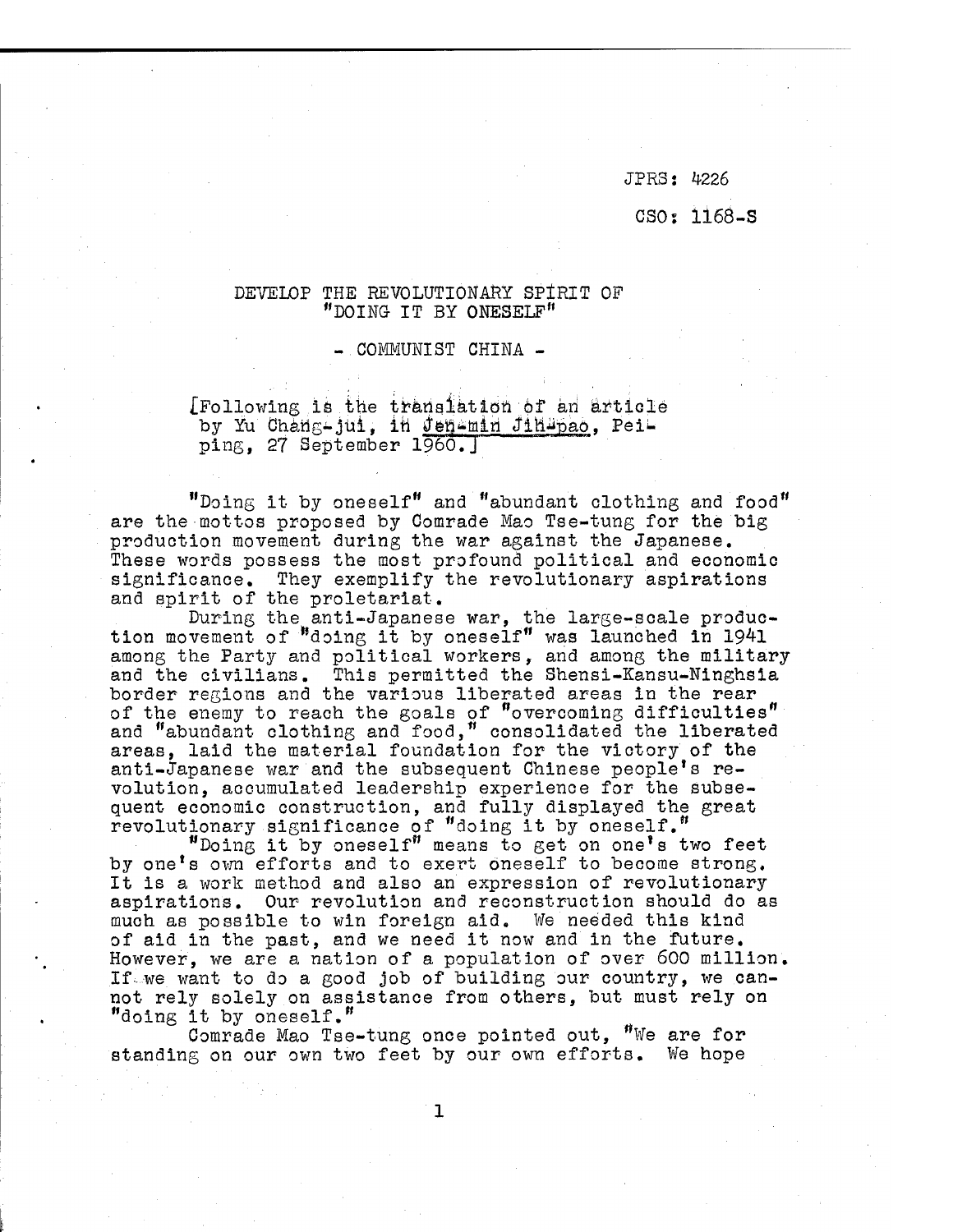for foreign aid, but must not depend on it. We rely on our own efforts and rely on the creative power of all our mili-<br>tary and civilians" ("We Must Learn to Do Economic Work"). From the stand-point of an enterprise or one people<sup>t</sup>s commune, we should follow the spirit of "doing it by oneself", exercise industry and economy in order to make socialism prosperous and establish the system of socialism.

Marxism-Lenihism holds that history is created by the mass of people. Laborers create material wealth for society and thus the foundation for science, technology and art. The masses are not only the creators of material wealth and spiritual culture, but also the decisive force of social revolution. The contradictions between productive foröe and production relationship, between the classes, between the new and the old and between the advanced and the backward push human society to progress. And the masses exert decisive functions in these struggles and contradictions.

In class society, the rise of the exploited and oppressed masses in a struggle against exploiting classes caused the death of the old systems and the establishment of the new systems. Under the conditions of socialism, the masses have become the conscious creators of history. the awakening and positivity of the masses develop, the further socialist revolution and construction develop. History proves that only through revolutionary struggles with the active participation of the masses can victory be secured. Therefore, Marxism-Leninism holds the opinion that it is the masses who wrought their own liberation.

Believe in the self-liberation of the masses, believe in the infinitude of the creative force of the masses, and so believe in the people and become one with the people that is the viewpoint of the mass line of historical materialism and precisely the basis for our special emphasis on  $"d$ oing it by oneself".

As for the beginning of human understanding, one may say that begins with "doing it by oneself." Understanding begins with doing, that is, "doing it by oneself." Unless one gets into the water, one cannot learn swimming; unless one participates in productive labor, one does not know the true conditions of productive labor; unless one takes part in the struggle of doing to change realities, one does not understand the rules of social development and class struggle. And the struggle of the struggle of the struggle of the struggle of the struggle of the struggle of the struggle of the struggle of the struggle of the struggle of the struggle of the struggle of the struggle of

Therefore, in order to give good leadership to a political movement, the leading cadres should penetrate into the masses; and, in order to give good leadership to production, the leading cadres must penetrate into production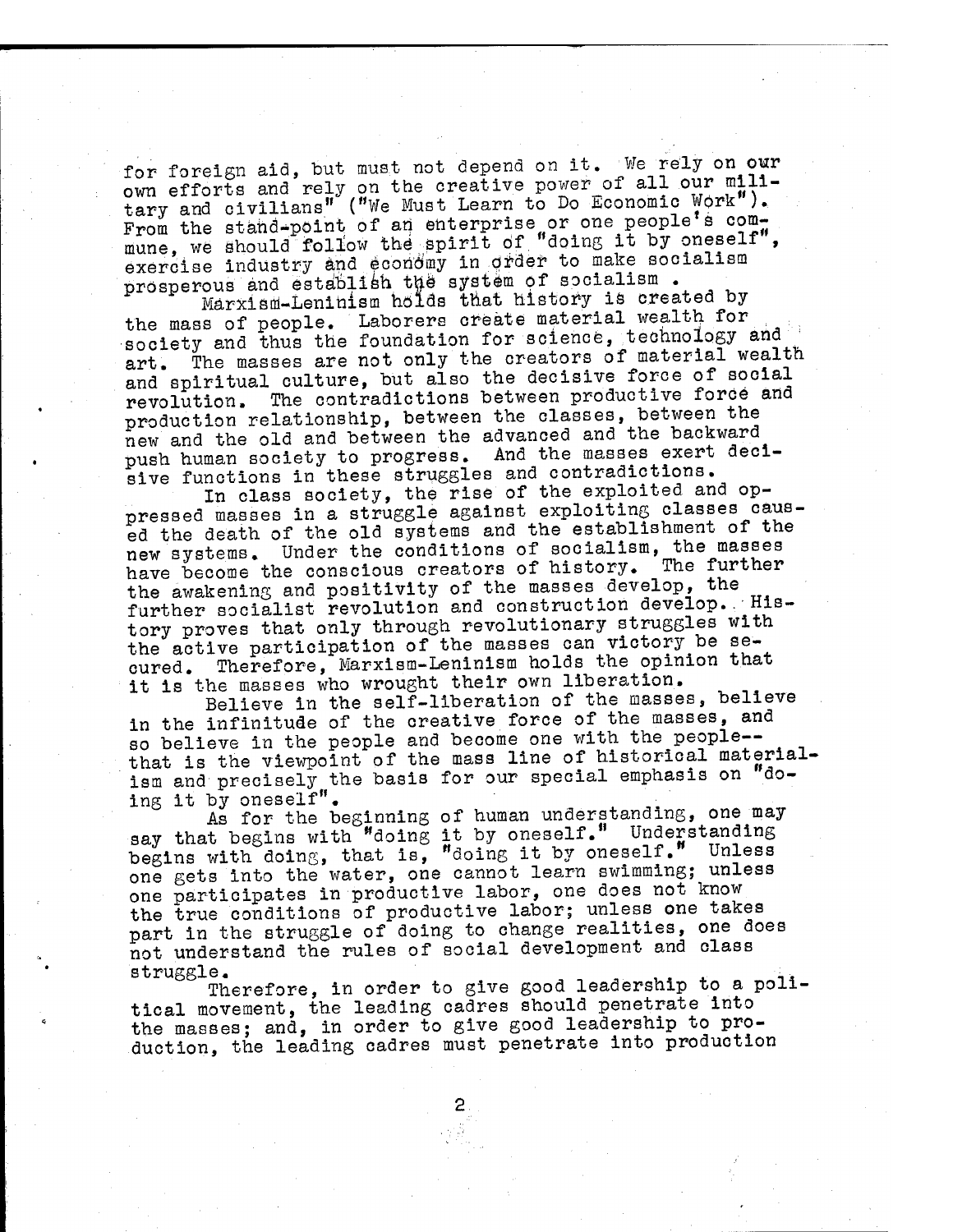and participate in production. Numerous lively facts prove that the best method for giving leadership is to participate in production, lead production and to discover and solve problems in the actual practice of productive labor.

The reason that the leadership method of the "Two-Five-System" adopted by the Wu-chiao Hsien Chinese Communist Party Committee in Hopeh Province is correct and the reason that the work system of "learning, doing, transfering ; and assistance" they have adopted is securing very good results are, first of all, because they are in accordance with the objective rules^ of human understanding.

Whether those engaged in a revolution and construction should be "doing it by oneself", concentrating on hard work and exerting oneself to become strong, or should they be waiting at the receiving end of support and aid is a question of whether they have revolutionary aspirations or not. Comrade Mao Tse-tung has called upon us "to be united and exert ourselves and create a wealthy and strong nation with our two hands." ("On Correct Handling of the People's Internal Contradictions.") Internal Contradictions,") .

People with revolutionary aspirations are those who use their own two hands to overcome difficulties and transform poverty into wealth and strength. In the movements of agricultural collectivization and the setting up of people's communes, in the large-scale establishment of urban people's communes and neighborhood industries, and in the movements of technological reform and technological revolution which center around the "ssu-hua" Imechanization, semimechanization, automation, semi-automation], there have been innumerable examples of "doing it by oneself," and "start-<br>ing from scratch."

ing from scratch."<br>In the progress of the course of the revolution, various difficulties of different kinds and magnitudes are inevitably encountered. The two hands of the revolutionaries are there to overcome these difficulties. If one feels different and flees from realities in the face of difficulties, then he is lacking in revolutionary aspirations. The land of our country is vast and great differences exist between the climates of the south and the north, and natural calamities of different degrees may come about every year. Some regions are plagued by droughts. The broad mass of people with revolutionary aspirations have carved ditches through hills and passes in order to channel water to irrigate their fields, thus winning a significant victory in their anti-

drought struggle.<br>Ssu-chia-chuang in T'ang-shan Municipality, Hopeh Province, was victimized by floods in 1959 and encountered